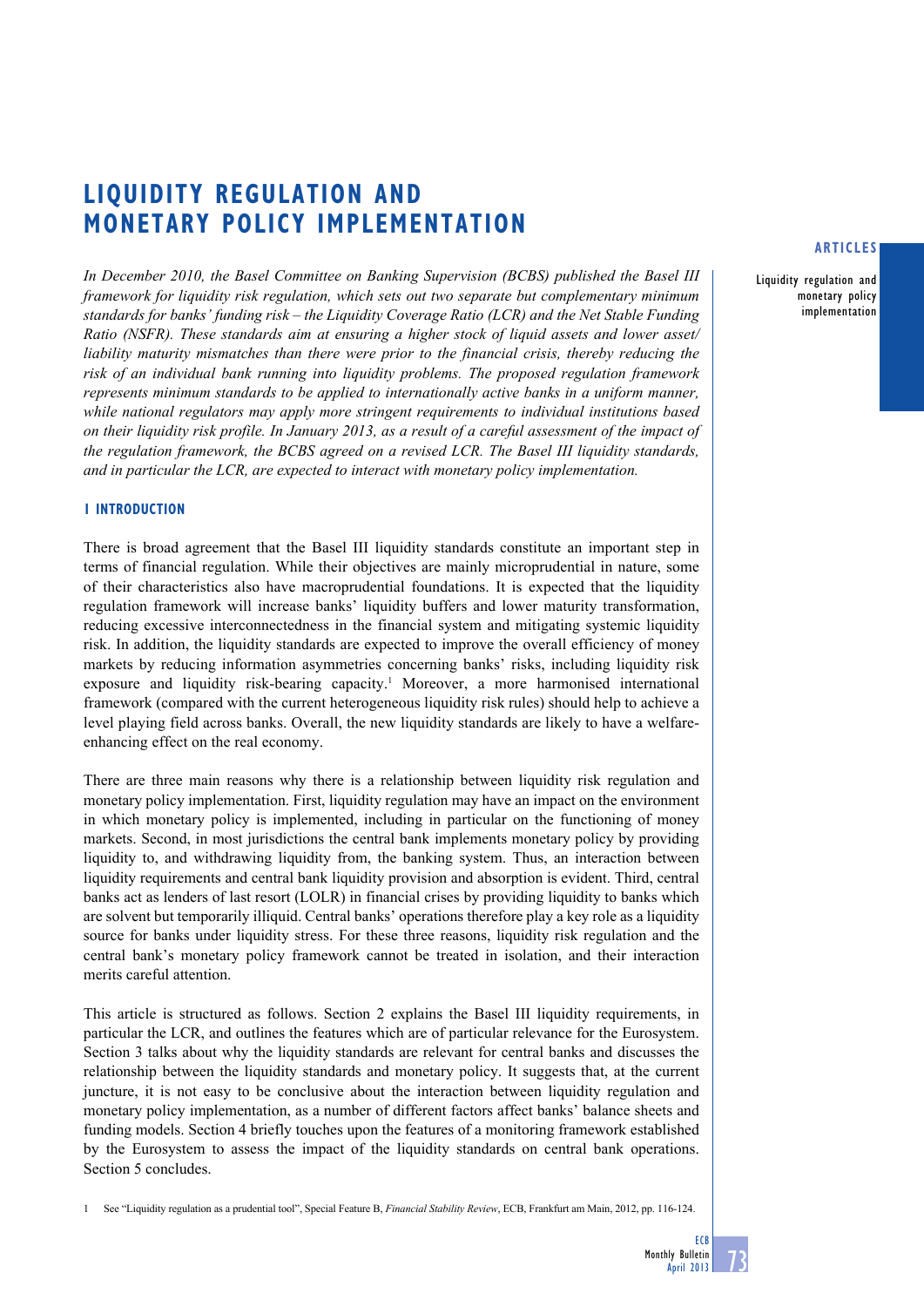#### **2 Explaining the Basel III liquidity requirements**

During the financial crisis, the inadequacies of banks' liquidity management became strikingly apparent when significant liquidity risk materialised on banks' balance sheets. In the midst of the crisis, banks faced substantial liquidity outflows and shortages owing to their excessive reliance on volatile funding sources, excessive holdings of assets which suddenly turned illiquid, improper asset-liability maturity mismatches and excessive liquidity risks embedded in banks' off-balance-sheet positions (including committed credit and liquidity lines and derivative positions).2 As a consequence, banks hoarded liquidity for precautionary reasons, curtailing their liquidity provision to other financial intermediaries and to the real economy. This contributed to the failure of a number of banks when they became unable to roll over the short-term funding of long-term, illiquid assets or to meet their obligations when they became due.<sup>3</sup> More importantly, the significant ensuing uncertainty led to the drying-up of liquidity in a number of key markets, such as the unsecured interbank market, which contributed to the build-up of systemic risk. Ultimately, this led to an unprecedented provision of central bank liquidity and government guarantees on bank debt.4

In the light of this experience, the BCBS issued a proposal for liquidity risk regulation in December 2010. This proposal was part of a wider revision of the regulatory framework. In particular, it was intended to complement the revised framework for capital adequacy regulation. The objective of the liquidity regulation framework is to reduce the shortcomings of liquidity risk management observed during the financial crisis and the likelihood of another systemic liquidity crisis by ensuring that banks can rely more on their own liquidity resources.

To achieve this objective, the BCBS introduced two regulatory measures for liquidity which address different aspects of liquidity risk in banks' balance sheets: the LCR and the NSFR. The LCR aims at limiting the risks of severe cash outflows owing to an over-reliance on volatile funding sources and certain lending commitments. Under the LCR, banks are required to hold a minimum level of unencumbered high-quality liquid assets (HQLA) to withstand an acute stress scenario lasting 30 days. The LCR is specifically designed to improve the short-term resilience of banks against liquidity shocks. By contrast, the NSFR is designed to limit the risks emanating from excessive maturity mismatches over the medium to long term. More specifically, the NSFR requires banks to fund illiquid assets with a minimum amount of stable liabilities over a horizon of one year.

The Basel III liquidity standards constitute an important step in terms of financial regulation. It is expected that the liquidity regulation framework will increase banks' liquidity buffers and lower maturity transformation, reducing excessive interconnectedness in the financial system and mitigating systemic liquidity risk. The liquidity standards are also expected to improve the overall efficiency of money markets by reducing information asymmetries concerning banks' risks, including liquidity risk exposure and liquidity risk-bearing capacity. By reducing liquidity risk, they may lead to lower liquidity risk premia in money markets. Moreover, a more harmonised international framework – rather than the current heterogeneous liquidity risk rules – should help to achieve a level playing field across banks. Overall, the new liquidity standards are likely to have a welfare-enhancing effect on the real economy.

<sup>2</sup> See Strahan P.E., "Liquidity Risk and Credit in the Financial Crisis", *FRBSF Economic Letter*, 2012-15, May 2012.

<sup>3</sup> See, for instance, "Causes and Consequences of Recent Bank Failures", *United States Government Accountability Office*, January 2013.

<sup>4</sup> See Stolz, S.M. and Wedow, M., "Extraordinary measures in extraordinary times – Public measures in support of the financial sector in the EU and the United States", *Occasional Paper Series*, No 117, ECB, Frankfurt am Main, July 2010.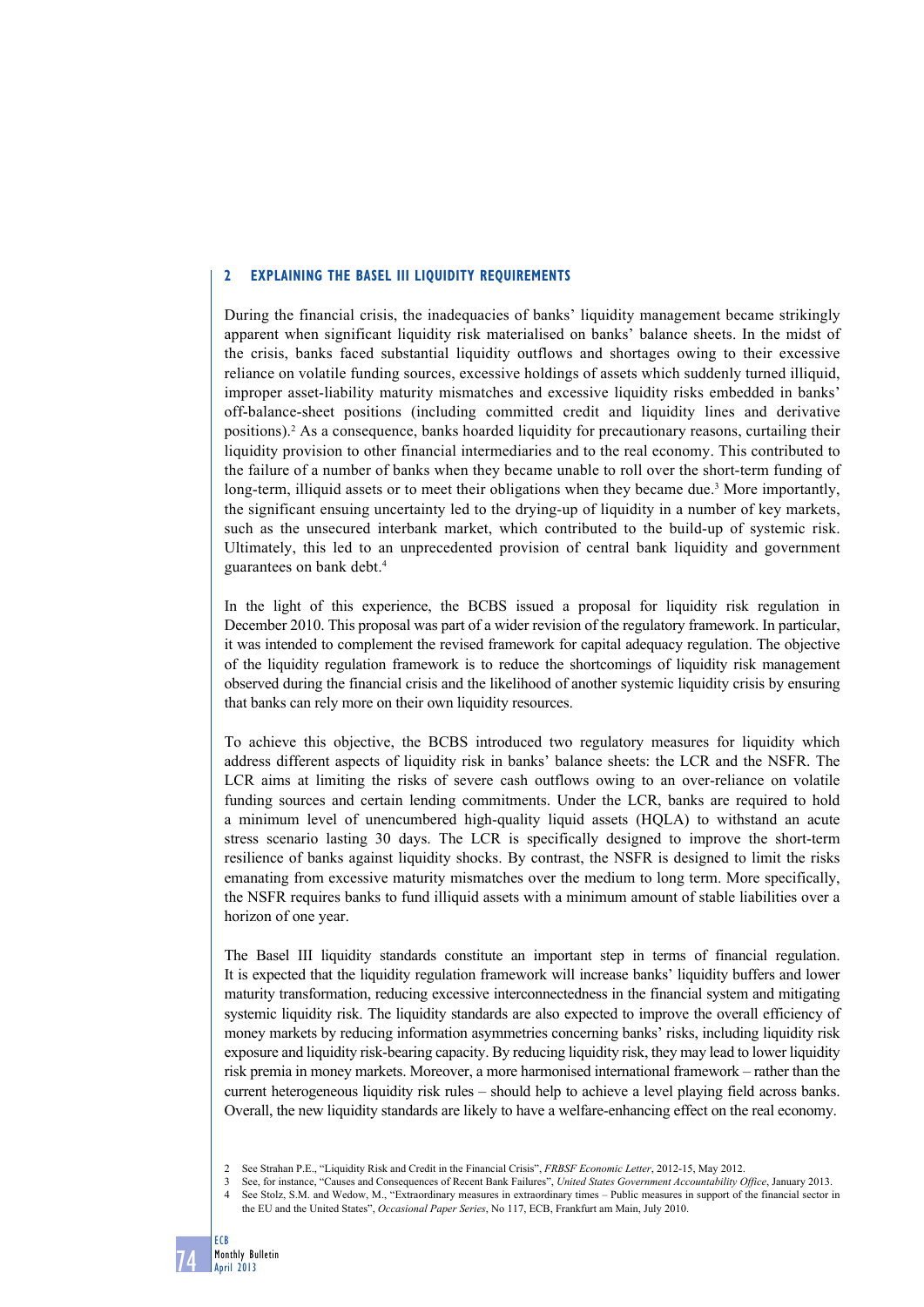Liquidity regulation and monetary policy implementation

The focus of this article is on the LCR, given that it will be introduced earlier than the NSFR. The regulatory rules for the LCR are far more developed than for the NSFR. However, both ratios are still subject to possible revisions before their final implementation.

The main features of the LCR are set out in Box 1. In January 2013, the BCBS agreed on a revised LCR and a revised implementation schedule for it, which was subsequently endorsed by the Governors and Heads of Supervision, i.e. the body to which the BCBS reports, on 6 January 2013. These changes to the LCR are also set out in Box 1.

In the EU context, the liquidity regulation framework will be applied in Member States via the Capital Requirements Regulation (CRR) and the Capital Requirement Directive IV. $^5$  Liquidity regulation will be applied directly to EU banks upon the adoption of the CRR. The CRR is currently under negotiation in the trialogues between the European Commission, Council and Parliament. At the time of writing, an agreement is still pending.

Before the implementation of the LCR as a binding regulatory minimum standard, its implementation process is being preceded by an observation period, which started in December 2011. In the EU context, the draft legislation<sup>6</sup> requires the European Banking Authority (EBA) to monitor and evaluate liquidity reports received from banks across currencies and business models. Based on this reporting, the EBA is requested to report to the Commission by 31 December 2013 on the impact of the LCR on the business and risk profiles of EU institutions, on financial markets, the economy and bank lending.

5 See "Proposal for a Regulation of the European Parliament and of the Council on prudential requirements for credit institutions and investment firms", European Commission, Brussels, July 2011.

See Articles 403 and 481 (1) and (2) of the CRR.

#### **Box 1**

# **The Basel III liquidity standards**

# **The Liquidity Coverage Ratio (LCR)**

The objective of the LCR is to increase the short-term resilience of a bank's liquidity profile by ensuring that it has sufficient high-quality liquid resources to withstand an acute stress scenario lasting for 30 days. Given the balance sheet and the firm's activities, this stress scenario defines the potential net cash drain. To determine the cash flow drain, every source of liquidity risk has to be carefully analysed. The LCR standard is defined as:

> Stock of high-quality liquid assets <br>  $\frac{1}{2}$  >100% Total net cash outflows over the next 30 calendar days

# **The Net Stable Funding Ratio (NSFR)**

The objective of the NSFR is to promote resilience over a longer-term horizon and to incentivise banks to more closely match the maturity of their funding with the maturity of assets. In contrast to the LCR, the NSFR is designed as a medium to long-term measure intended to provide a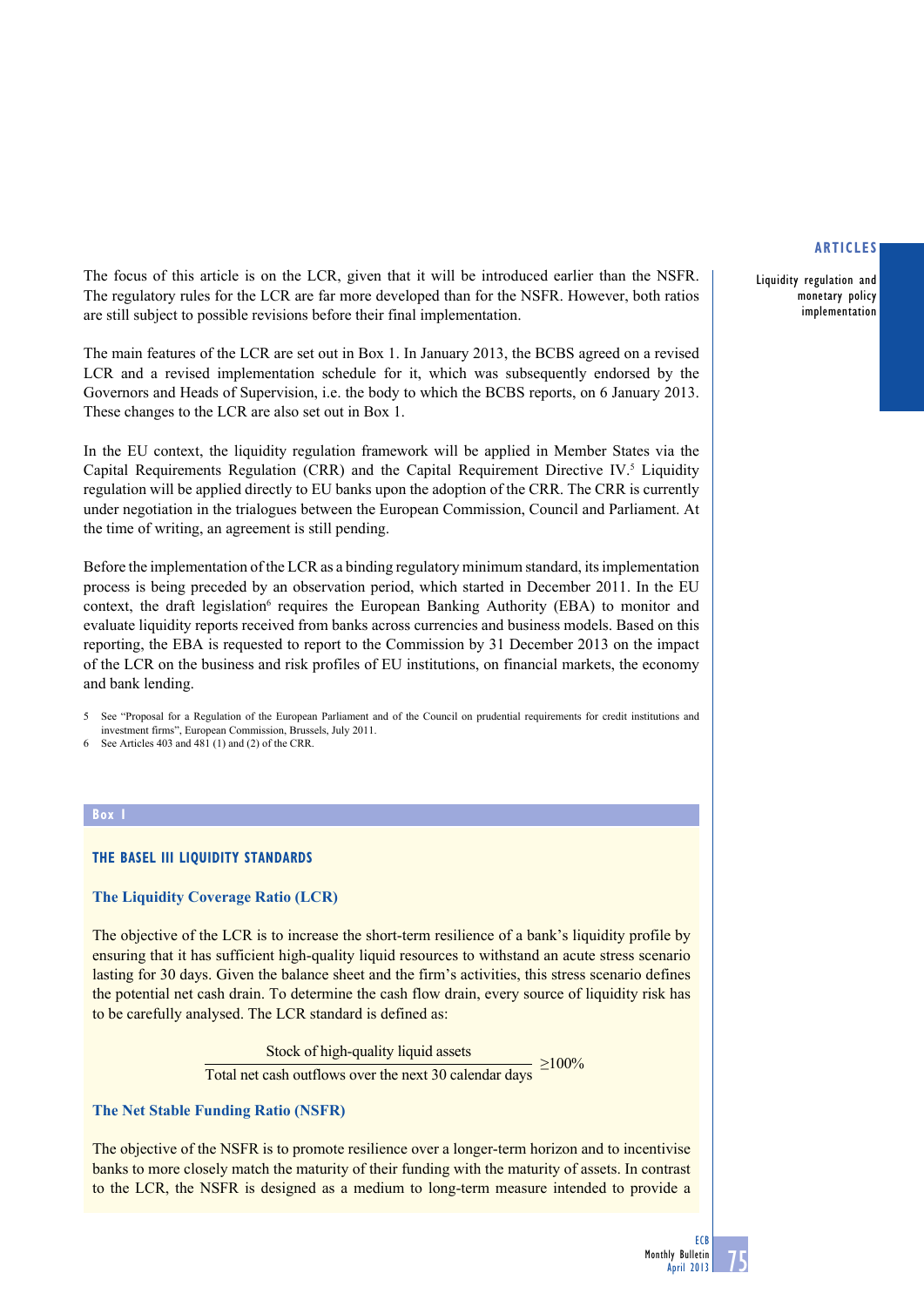sustainable maturity structure of assets and liabilities, aiming to limit over-reliance on short-term wholesale funding. The NSFR standard is defined as:

> Available amount of stable funding  $>100\%$ Required amount of stable funding

**The features of the LCR (as agreed upon in January 2013) which are of relevance to the Eurosystem**

High-quality liquid assets (HQLA) need to meet certain criteria, broadly speaking:

- Cash, withdrawable central bank reserves, securities issued by governments, public sector entities or guaranteed by governments with 0% risk weight under Basel II are considered level 1 liquid assets, which qualify in their entirety.
- Certain other assets, named level 2 HQLA, are subject to a haircut and can be taken into account up to a maximum ratio of 40% of liquid assets (after haircuts). They consist of:
	- Level 2A: government bonds with a 20% risk weight under Basel II, covered and nonfinancial corporate bonds (rated at least AA-). A 15% haircut applies.
	- Level 2B: residential mortgage-backed securities (RMBS) rated at least AA are subject to a 25% haircut, corporate debt securities (including commercial paper) (rated at least BBB-) to a 50% haircut and certain equities subject to a 50% haircut.
- Net cash outflows equal cash outflows minus cash inflows, where cash inflows are capped at 75% of outflows, thus limiting a bank's reliance on anticipated inflows to meet liquidity requirements. Weightings are given to different types of inflows and outflows to reflect the speed at which they are expected to become available or to be withdrawn in times of stress. In this connection, the following rollover rates are assigned to maturing transactions:

| LCR rollover rates for central bank and interbank funding |                                                           |                                                            |                                                       |                                                                    |                                                                   |                                                            |  |  |  |
|-----------------------------------------------------------|-----------------------------------------------------------|------------------------------------------------------------|-------------------------------------------------------|--------------------------------------------------------------------|-------------------------------------------------------------------|------------------------------------------------------------|--|--|--|
| (percentages)                                             |                                                           |                                                            |                                                       |                                                                    |                                                                   |                                                            |  |  |  |
| Type of<br>funding                                        | Central bank<br>funding, backed<br>by HOLA or<br>non-HOLA | <b>Interbank</b><br>funding backed<br>by level 1<br>assets | Interbank<br>funding, backed<br>by level 2A<br>assets | <b>Interbank</b><br>funding backed<br>by RMBS<br>(level 2B assets) | <b>Interbank</b><br>funding backed<br>by other<br>level 2B assets | Unsecured<br>interbank<br>funding or backed<br>by non-HOLA |  |  |  |
| Rollover rate                                             | 100                                                       | 100                                                        | 85                                                    | 75                                                                 | 50                                                                | 0                                                          |  |  |  |

The LCR and the Eurosystem's monetary policy framework differ as regards the definition of qualifying assets. The stock of HQLA accepted in the LCR is narrower than the stock of assets which are eligible as collateral for the Eurosystem's monetary policy credit operations. In addition, the LCR and the Eurosystem's collateral framework differ as regards haircuts that are applied to specific categories of assets. Level 1 assets are entirely taken into account in the LCR (no haircut) and thus benefit from a more beneficial treatment in the LCR than in the Eurosystem's collateral framework, while level 2 assets generally enjoy lower haircuts in the Eurosystem's collateral framework than in the LCR. These differences, which reflect the different objectives of the LCR and the Eurosystem's collateral framework, are further discussed in Sections 3 and 4 of this article.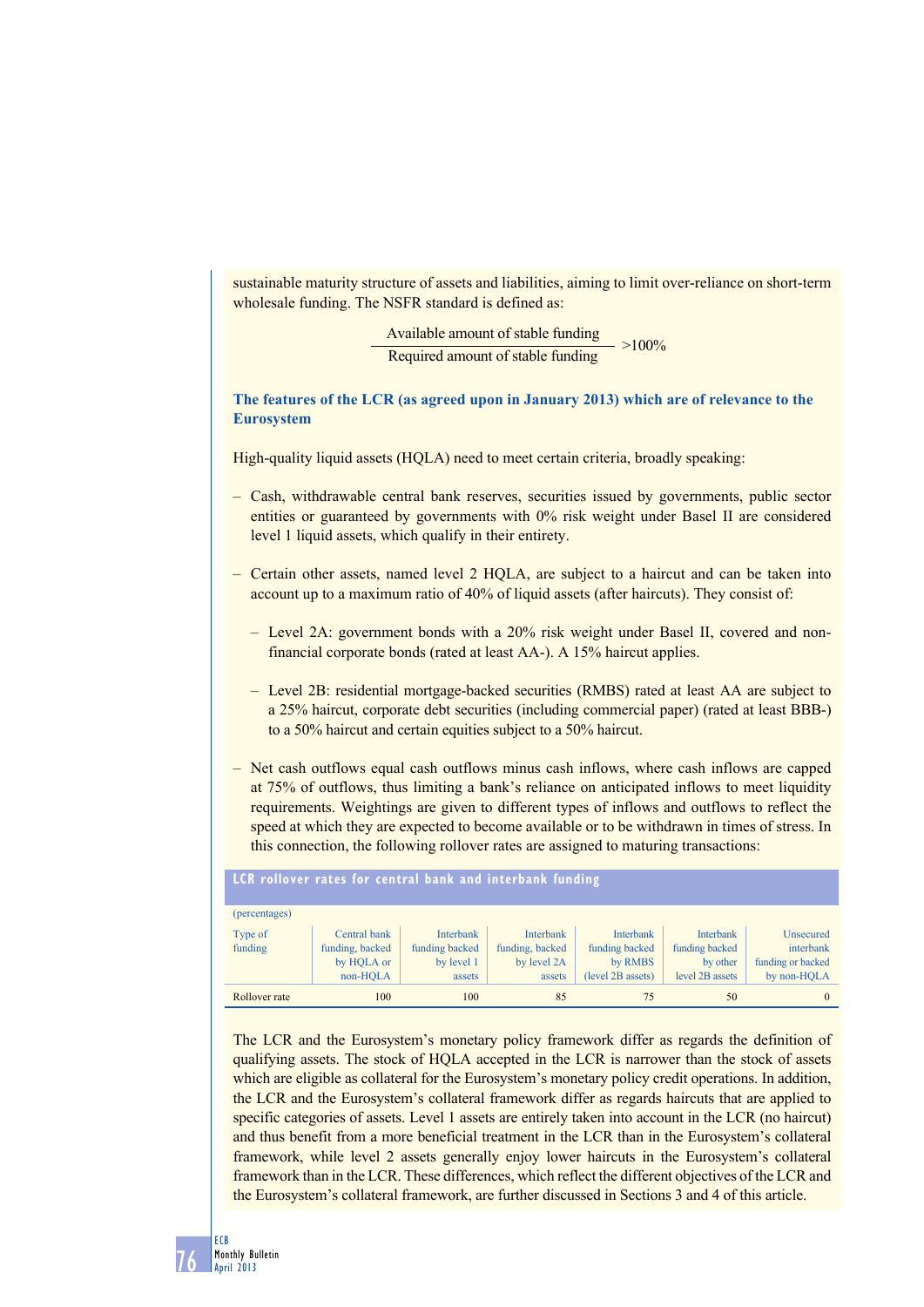Liquidity regulation and monetary policy implementation

The LCR is to be complied with on an ongoing basis. The frequency of disclosure is not as yet defined.

# **Revisions to the LCR decided upon in January 2013**

In January 2013, it was decided that the LCR will be phased in progressively starting in 2015. The initial minimum required level will be 60%. This level will subsequently rise by 10 percentage points annually until it reaches 100% in 2019. The intention of this revision is to allow for a more graduated approach that avoids disruptions to the financial system and to the financing of economic activity. In addition, the revised text also grants individual countries receiving support for macroeconomic adjustment processes the option to implement the LCR at a pace that is consistent with their adjustment processes. Moreover, a number of further revisions to the LCR were decided in 2013. These changes, which are reflected in the above text, include a broader definition of HQLA and a less conservative stress scenario for outflows than in the December 2010 proposal. Finally, the Basel Committee on Banking Supervision also agreed to conduct further work to assess the interaction between the LCR and monetary policy.

# **3 the relationship between the Basel III liquidity requirements and monetary policy implementation**

# **3.1 General remarks**

There are three main reasons why there is a relationship between liquidity risk regulation and monetary policy implementation.

First, liquidity regulation may have an impact on the environment in which monetary policy is implemented, including in particular on the functioning of money markets.

Second, in most jurisdictions the central bank implements monetary policy by providing liquidity to, and withdrawing liquidity from, the banking system. Thus, an interaction between liquidity requirements and central bank liquidity provision and absorption is evident. In the euro area, monetary policy is implemented by design in an environment of liquidity deficit, i.e. banks need to go to the central bank in order to fulfil their liquidity needs. Therefore, a certain reliance on central bank funding is unavoidable. The extent to which banks' reliance on the central bank is influenced by liquidity regulation needs to be explored and taken into account.

Third, central banks act as LOLR in financial crises, by providing liquidity to banks which are solvent but temporarily illiquid. Thus, central banks' operations play a key role as liquidity sources for banks under liquidity stress.

For these three reasons, liquidity risk regulation and the central banks' monetary policy framework cannot be treated in isolation, and their interaction merits careful attention. In view of this, it is relevant for central banks in general, and for the Eurosystem in particular, to assess the impact of liquidity regulation on their currency area.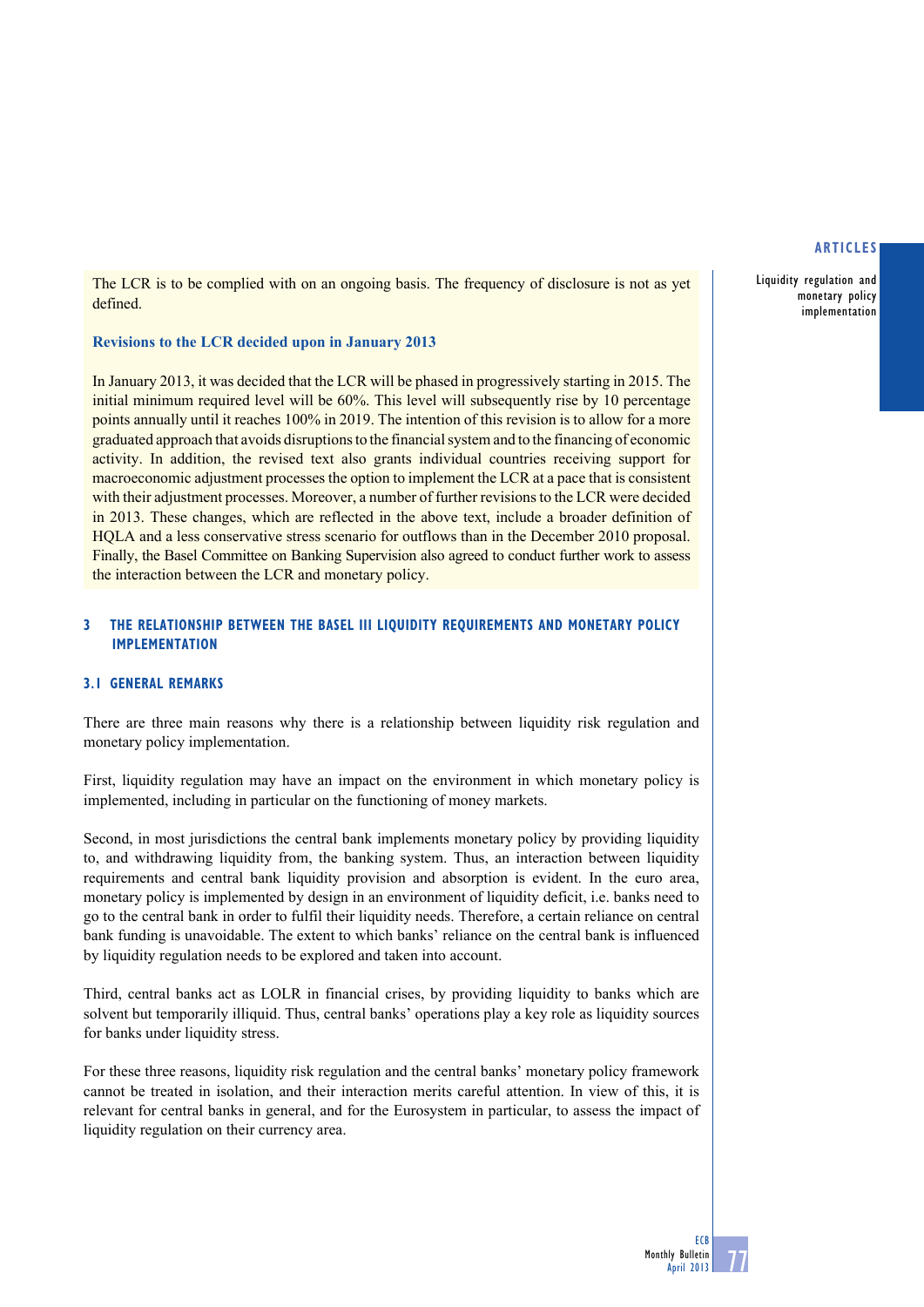

Against this background, the remainder of this section discusses the relationship between the Basel III requirements and monetary policy implementation, considering each of the three abovementioned aspects in turn. The focus is on the LCR, the implementation details (calibration and implementation process) of which are more advanced than those of the NSFR.

# **3.2 money mARKetS**

The Eurosystem implements monetary policy by steering short-term money market rates in line with the ECB's monetary policy stance. In this connection, it is essential to understand the interaction between the LCR and the money market.

# **unSeCuRed SeGment**

The LCR's objective is to increase short-term resilience of a bank's liquidity profile by ensuring that it has sufficient high-quality liquid resources to withstand an acute stress scenario lasting for 30 days. It includes a zero rollover assumption for short-term unsecured interbank funding (see Box 1), implying that within the 30-day horizon, unsecured interbank funding is assumed to fully evaporate. This assumption largely reflects the actual experience made during the financial crisis.

Unsecured short-term money market transactions within the 30-day horizon can be expected to affect banks' LCR in different ways depending on the initial level of the LCR. However, if banks operate at the margin of the LCR (i.e. with an LCR=1), then the effect of transactions with a maturity of less than 30 days is similar for the denominator and numerator of the LCR and has no effect on the ratio. For example, when bank A lends bank B an amount in the unsecured money market with a maturity of one week, bank A experiences a decrease in its liquid assets (i.e. a decrease in the numerator of the LCR), while net outflows (the denominator of the LCR) also decrease owing to the contractual inflow within the 30-day horizon (as long as the 75% cap has not yet been reached). Similarly, the LCR of bank B will remain unaffected: bank B's liquid assets increase by the amount borrowed while its net outflows also increase owing to the contractual outflow within the 30-day horizon.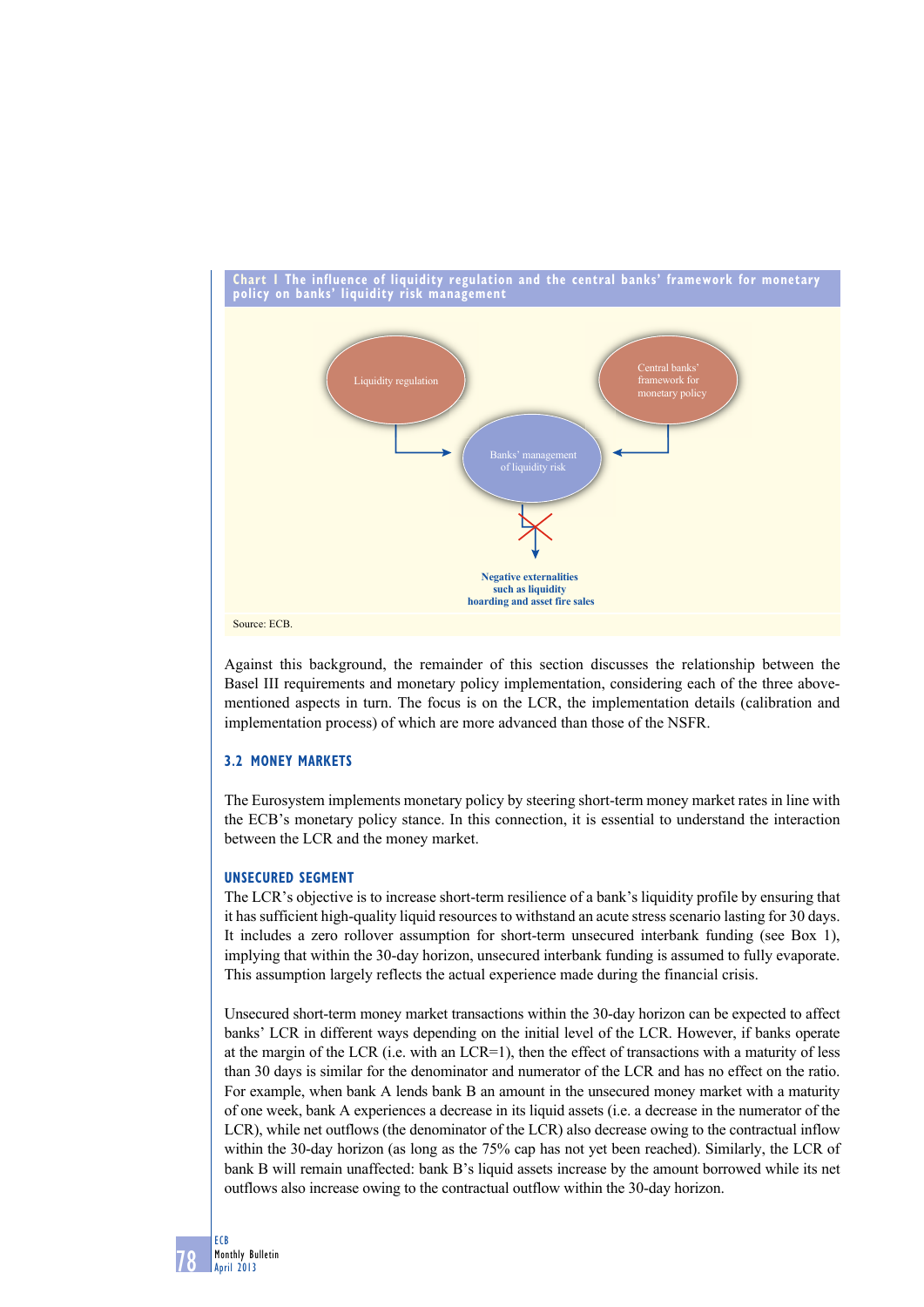Liquidity regulation and monetary policy implementation

If banks have an LCR of below 1, in order to comply with the LCR requirement they will need to substitute short-term funding for longer-term funding (or, alternatively, illiquid assets for liquid assets). Box 2 discusses illustrative examples of different adjustment strategies that banks could pursue to fulfil the LCR. If the LCR is constraining, i.e. if a bank has an LCR of below 1, it can be assumed that the proportion of short-term funding on bank balance sheets will decrease if the holdings of HQLA remain unchanged (see Box 2, adjustment strategy  $(b)(i)$  and  $(b)(ii)$ ). In particular, a lengthening of funding maturity, e.g. as a result of the LCR, could mean that the volume in the short-term unsecured interbank market would decrease. Still, banks will probably continue to engage in significant short-term unsecured trading for daily liquidity management purposes, as the constraint of fulfilling reserve requirements will still hold.

When it comes to unsecured transactions with a maturity exceeding 30 days, there is a different impact on the LCR's numerator and denominator, and thus on the LCR as a whole. For example, when bank A lends on an unsecured basis to bank B in a six-month transaction, its LCR numerator declines by the amount lent; at the same time, its LCR denominator remains unchanged as the contractual inflow is expected beyond the 30-day horizon, leading to a decline in the LCR. This is mirrored by a similar increase in the LCR of bank B, which experiences an inflow of liquid assets while there is no outflow within the 30-day horizon.

The overall effect on activity in the longer-term unsecured money market is difficult to assess with certainty, as several countervailing forces are in place. In principle, the LCR may discourage banks on the lending side to engage in unsecured long-term transactions, given the adverse effect that such lending would have on their LCR. However, trading in the longer-term money market could still increase. For instance, banks with a relatively high LCR could engage in trading over longer maturities with banks seeking to improve their LCR whenever the yield is sufficiently attractive. In a way, the longer-term unsecured money market could become an LCR market in which LCR-qualifying liquidity is traded. As long as the system as a whole does not experience any liquidity shortfall, banks could offset liquidity shocks with each other in the longer-term money market, so that each individual bank remains within the LCR requirement. Moreover, as the liquidity regulation framework is expected to reduce information asymmetries and fears that a lender does not receive money back from the borrower because the latter runs into liquidity risk, one could see an increased willingness of banks to lend over longer maturities. Still, for unsecured lending to happen at the longer end, the following two conditions need to be fulfilled: (i) the perceived high degree of credit risk and information asymmetry which currently prevails is eradicated; and (ii) there are a sufficient number of banks which are able to meet the LCR by a margin. In the current situation in which markets are highly dysfunctional, an increase in trading over longer maturities is highly unlikely. On the other hand, the recently agreed phase-in period starting in 2015 provides more time and flexibility to build up liquidity buffers, particularly for banks in countries undergoing macroeconomic adjustment programmes. Moreover, many banks already meet LCR requirements, which, in some cases, is partly due to the substantial recent revisions.

Thus, overall, while a reduction in the reliance on short-term unsecured funding is an intended consequence of the LCR, it is currently unclear whether the implementation of the LCR will lead to an overall decline in money market activity, which could happen in the event that activity in the longer-term unsecured money market does not increase correspondingly. The potential further decrease in depth of the unsecured interbank market, in particular at the shorter end, could then impair its (pre-crisis) functions of allocating and distributing liquidity in the euro area. Furthermore, as the LCR is expected to be fulfilled on a continuous basis, a higher volatility in interest rates at the shorter end may be generated since no averaging mechanism is in place. As the frequency of disclosure is not as yet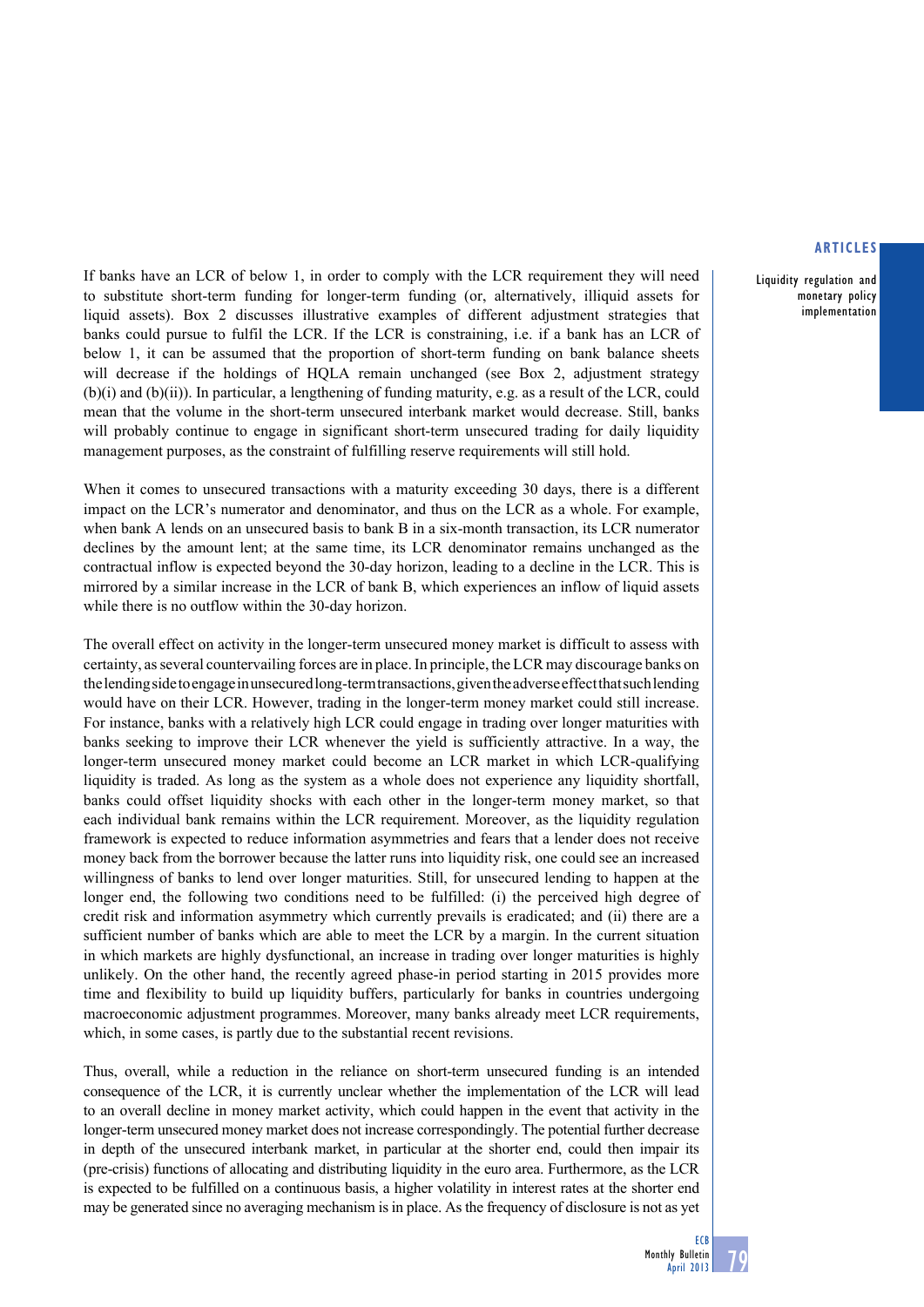defined, some volatility in interest rates could also be observed at the longer end based on the disclosure frequency. Such volatility could interfere with the smooth transmission of monetary impulses along the entire yield curve. A decreased depth or heightened volatility in the unsecured money market could have implications on a smooth implementation of monetary policy and thus need to be considered in monetary policy implementation and in the assessment of monetary policy transmission.

With regard to prices, the Basel III liquidity risk regulation framework may induce an additional term premium in the unsecured money market (as demand might not be fully matched by supply) and a segmentation in the market between maturities exceeding the 30-day horizon and those within this horizon. The increased value of longer-term funding as an instrument to fulfil the LCR might tend to increase the slope of the unsecured yield curve, with liquidity premia at the longer end probably increasing. At the same time, by reducing liquidity risk, the LCR may lead to lower liquidity risk premia. The overall effect of these two countervailing forces is unclear. Nonetheless, while there could be an overall impact on the difference between short and longer-term rates, this does not necessarily complicate monetary policy implementation – to assess the impact on the monetary policy transmission mechanism, one would need to see whether the transmission from short to longer-term rates would be affected.

# **Secured segment**

In contrast to short-term unsecured transactions, short-term secured transactions below the 30-day maturity in the interbank market are not necessarily LCR-neutral. The impact of short-term secured transactions on the LCR depends on a range of factors, including the initial level of the LCR, the nature of the collateral that is mobilised (e.g. HQLA levels 1, 2 or other collateral), haircuts applied in the market, and the extent to which some LCR constraints are binding (such as the 75% cap on inflows).

Longer-term secured transactions beyond the 30-day horizon also have an impact on the LCR, not only when the haircuts used are unequal to the haircuts applied in the Basel proposal. For instance, when a bank substitutes liquid with illiquid assets when entering into a reverse repo based on non-HQLA collateral, the LCR numerator changes while the denominator does not change. This is because the contractual inflow from the deal is expected beyond the 30-day horizon and as such is not included in the 30-day net outflows, while the encumbrance of the non-HQLA collateral is LCR-neutral. Therefore, banks engaging in longer-term secured lending backed by non-eligible LCR collateral will experience a reduction of their LCR. For banks on the borrowing side, the opposite holds. Again, this discussion holds for a bank with an initial LCR of 1. Owing to the ratio nature of the LCR, the overall impact may differ depending on the LCR's starting point.7 In addition, there is an impact from the haircuts applied on longer-term repo transactions involving LCR-eligible collateral. If the haircut applied in the secured transaction is higher than the haircut defined in the Basel proposal, the collateral taker will improve its LCR while the collateral giver will experience a deterioration of the LCR.

With regard to the overall impact on the longer-term secured money market, Basel III liquidity standards might exacerbate the shift in demand from unsecured to secured funding (a feature that has already been ongoing since the beginning of the crisis in 2007 and is thus, as yet, unrelated to liquidity regulation), thereby widening the spreads between secured and unsecured interest rates. In particular, this would be the case if (many) LCR-constrained banks were to engage in longer-term repo transactions involving illiquid assets, where the effect on the LCR is similar to

<sup>7</sup> This is valid for the observation period only. Indeed, the LCR is the minimum binding requirement and should be at 100% as of 2019.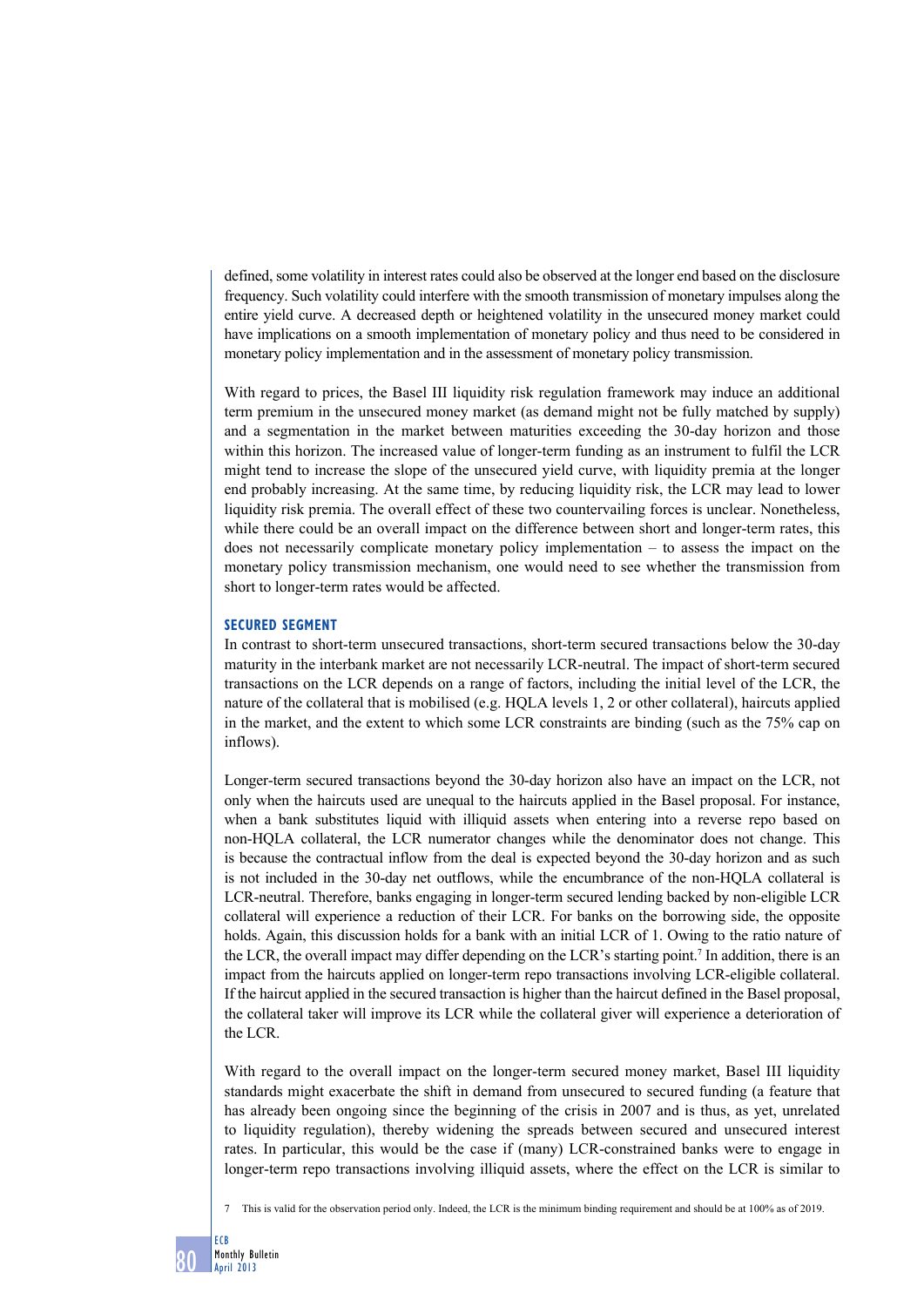Liquidity regulation and monetary policy implementation

that of unsecured longer-term lending. Even if these transactions are conducted against very high haircuts they could still significantly improve the LCR of the collateral giver, as explained above. Banks or other institutions supplying LCR liquidity could, at a relatively low risk (high haircut) and attractive yield, transfer that surplus to LCR-constrained banks. These deficit banks would incur some additional credit risk resulting from the high haircuts applied to their assets, but if the concerned bank were really LCR-constrained and faced a relatively creditworthy counterparty, it would probably be prepared to accept that. Secured transactions backed by level 1 and level 2 HQLA will not have a significant impact on the LCR, regardless of the maturity, as their market haircuts will probably be relatively close to the Basel III haircuts. Such transactions will, however, remain attractive from a cash and risk management perspective, partly for the same reasons given for unsecured short-term transactions. From a central bank perspective, a shift in market activity from the unsecured to the secured money market, which has in any case been ongoing since the beginning of the crisis and could be further enhanced by the introduction of the LCR, would naturally impinge on monetary policy implementation and transmission.

# **3.3 Eurosystem monetary policy instruments**

Whenever adjustments are needed for banks to fulfil the LCR, banks have two options at their disposal: either to increase the stock of highly liquid assets, thereby working on the numerator of the LCR (and thus on the assets' side of banks' balance sheets), or to reduce the net cash outflow, thereby working on the denominator of the LCR (and on the liability side of banks' balance sheets) – see also Box 2. Banks may decide to combine the two options. In this context, participation in central bank operations can actually impact the LCR in several ways.

Central bank refinancing would not count as an outflow as it always benefits from a 100% rollover rate. If non-HQLA are used as collateral, there would be no reduction in the numerator and therefore an overall increase in the LCR. If HQLA are used as collateral, the positive effect on the LCR numerator stemming from the cash inflow would be (partly, in the case of level 2 assets) neutralised by the corresponding loss of level 1 (level 2) HQLA. A 100% rollover rate ensures equal treatment between central banks implementing monetary policy through repo operations and central banks implementing monetary policy through outright purchases of assets. However, it increases the difference in treatment between repo transactions with central banks and interbank repo transactions not backed by level 1 HQLA (see Box 1).

Likewise, recourse to the marginal lending facility or main refinancing operations using non-liquid assets – particularly in order to comply with the requirements on reporting dates – could be used by banks to improve their LCR.<sup>8</sup> Certainly, recourse to standing facilities is, in general, costly compared with: (i) market rates, at least when monetary markets function smoothly; and (ii) normal monetary policy operations, depending on the width of the corridor. It might thus only occur in extreme cases.

Deposits with an overnight maturity (deposit facility or excess reserves<sup>9</sup>) qualify as HQLA and have broadly the same effect as an interbank deposit (although recourse to the deposit facility improves the numerator while an interbank deposit reduces the denominator). Therefore, the LCR does not imply

<sup>8</sup> The BCBS introduces a set of intraday monitoring tools which will allow supervisors to monitor banks' intraday management and to detect gaming of the standards at the reporting date. The monitoring tools will be implemented by 2015.

<sup>9</sup> It is the view of the ECB that central bank reserves held for minimum requirement purposes should not count towards HQLA. Instead, only excess reserves (reserves held in excess of minimum reserve requirements) should count.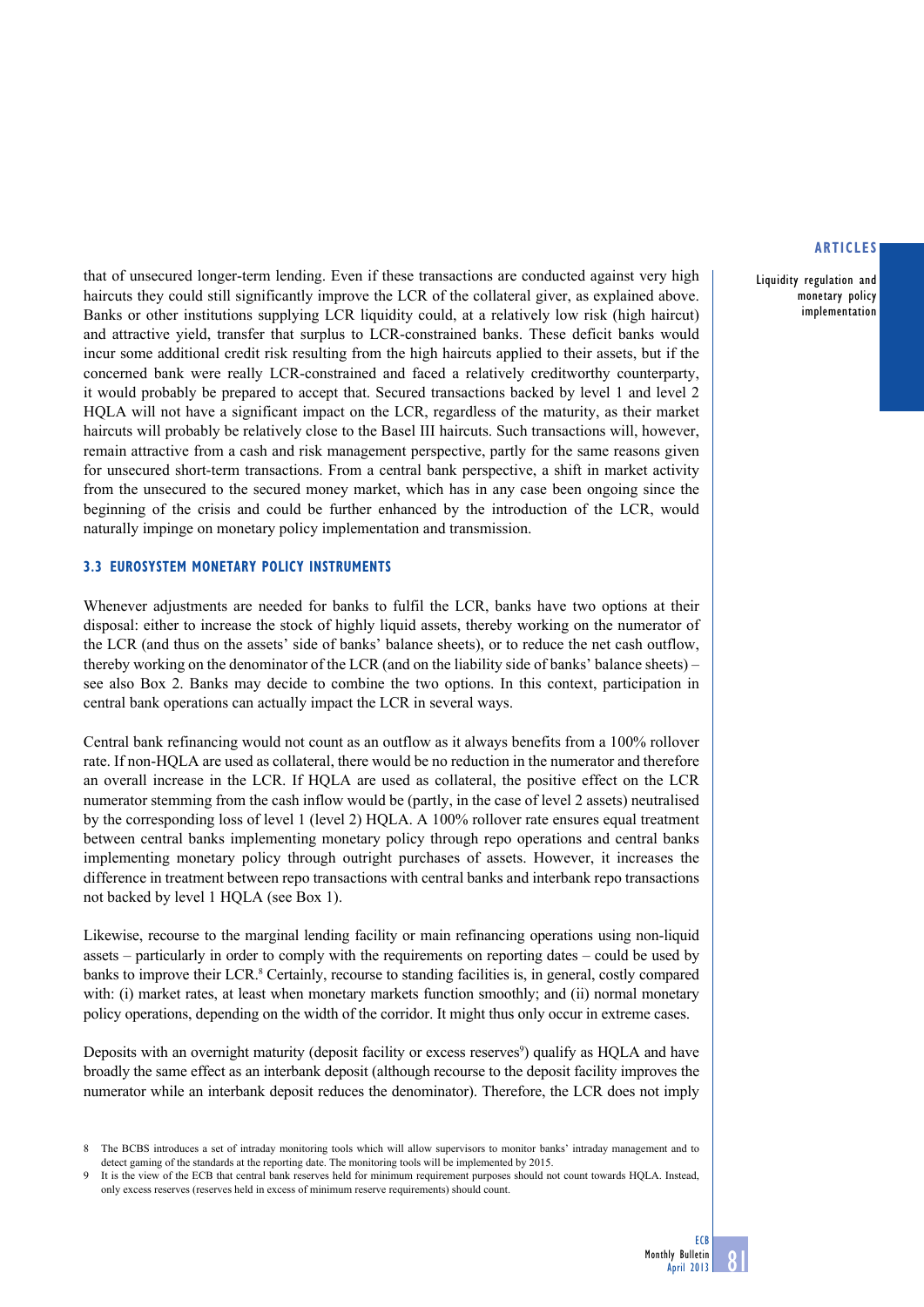a specific preference for banks to hold liquidity with the central bank rather than with other banks (subject to the restriction that cash inflows are not allowed to exceed 75% of the gross cash outflow).

Overall, one way to achieve larger cash reserves could be to increase reliance on central bank refinancing with non-HQLA as collateral. The use of HQLA would not improve the LCR. The potential increase in demand for central bank liquidity would depend on the opportunity cost of obtaining liquidity funding from the Eurosystem. Some banks' bidding behaviour, however, may be independent of opportunity costs. In particular, there may be a number of banks with large amounts of collateral that are not classified as liquid under Basel III but that are eligible for ECB market operations. Where such banks have no access to market repos using this collateral, owing to counterparty/country concerns or to the collateral itself, it will remain likely that these counterparties will bid in the tenders using this collateral in order to obtain cash to meet their funding needs ratios as a first stage, and then their LCR thereafter.

All in all, one may therefore expect a general increase in bid rates in tender operations, for example compared with short-term market rates. This may give rise to certain challenges with regard to the controllability of short-term money market rates, which are important as they are the first step in the transmission of monetary policy. It remains to be seen how the post-crisis monetary policy framework will be shaped and thus how a general increase in bid rates in tender operations will affect monetary policy implementation.

It also remains to be seen whether the Basel III liquidity risk regulation framework will actually have such a strong impact on tender rates and on the collateral pledged with the Eurosystem that counteracting measures may be needed. The Eurosystem, like any other central bank, has at its disposal a list of theoretically possible means to address unintended consequences of the liquidity regulation framework on the monetary policy framework (e.g. narrowing the collateral set eligible for central bank operations, imposing limits on central bank financing, imposing limits on the use of certain asset types). These are not discussed here.

# **Box 2**

## **Banks' adjustment strategies to fulfil the Liquidity Coverage Ratio**

This box focuses on different adjustment strategies that banks could pursue to fulfil the Liquidity Coverage Ratio (LCR).

While most banks in the euro area would already fulfil the LCR requirements, some banks have an LCR below 100% at the current juncture. To increase their LCR, such banks can:

(a) restructure the asset side of the balance sheet:

- (i) increase holdings of level 1 high-quality liquid assets (HQLA) (e.g. high-rated or domestic government bonds) or level 2 HQLA (e.g. corporate bonds, covered bonds, residential mortgage-backed securities (RMBS) or shares that fulfil the criteria) by selling other assets; or
- (ii) increase central bank reserves by increasing central bank borrowing, using non-HQLA as collateral;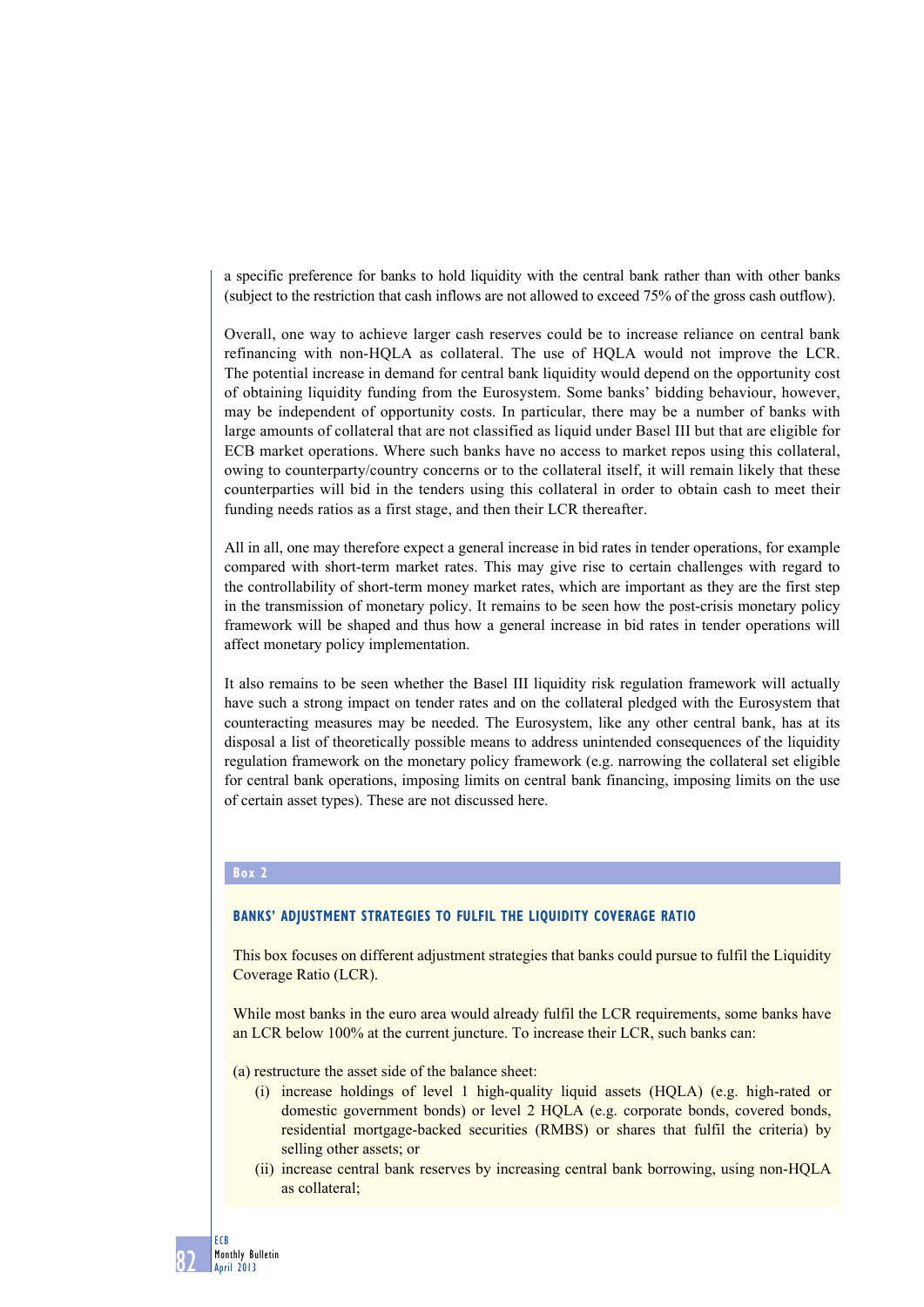Liquidity regulation and monetary policy implementation

(b) restructure the liability side of the balance sheet:

- (i) decrease net outflows over a 30-day period by shifting short-term market funding to longer-term market funding; or
- (ii) decrease net outflows over a 30-day period by shifting short-term market funding to central bank funding.

These adjustment strategies are shown in Tables A, B, D and E. They represent four distinct ways of adjusting to the regulatory requirements. Of course, employing a combination of these or other, similar strategies is also possible.

For the two strategies (a)(ii) and (b)(ii) involving the central bank, the strategy has an impact on the central bank's balance sheet. This is shown in Tables C and F.

As a starting point, a stylised bank balance sheet of a bank that has an LCR below 100% is considered. The stylised balance sheet focuses on items that are of relevance for the LCR, either because they would form part of HQLA or because they enter the calculation of net outflows over a 30-day period. Stylised assumptions are made regarding the composition of the balance sheet items and the resulting aggregate treatment in the LCR.<sup>1</sup> Furthermore, outflows stemming from off-balance-sheet commitments are added. The LCR is then calculated as the amount of HQLA divided by the net outflows over a 30-day period. Under the stylised assumptions, the LCR of the bank would be 91.2%.<sup>2</sup>

# **Restructuring the asset side of the balance sheet**

Adjustment strategy (a)(i) consists of increasing the holdings of HQLA. It is assumed that the bank sells one unit of other assets and buys one unit of level 1 HQLA, e.g. government securities (see Table A). With this strategy, the bank reaches an LCR of 100.4%. Of course, the bank could also increase its holdings of level 2 HQLA – in this instance, the volumes would have to be slightly larger owing to the haircuts applied in the calculation of the LCR.

• 100% of unsecured loans to (deposits from) financial institutions with a remaining maturity below 30 days can be considered as inflows (outflows);

sum of level 1 HQLA (5 units), central bank reserves and cash (2 units) and level 2 HQLA taking into account the average haircut that applies to these assets ((1-25%)\*4 units). Thus, the amount of HQLA is 10 units. The outflows over a 30-day period are equal to the sum of four components: 100% of the unsecured deposits of financial institutions with a remaining maturity of below 30 days (100%\*7 units), 30% of the secured deposits of financial institutions with a remaining maturity of below 30 days (30%\*7 units), 18% of other deposits (18%\*32 units) and outflows from off-balance-sheet commitments (3 units). This amounts to 17.86 units. The inflows over a 30-day period are equal to the sum of three components: 100% of the unsecured loans to financial institutions with a remaining maturity of below 30 days (100%\*5 units), 30% of the secured loans to financial institutions with a remaining maturity of below 30 days (30%\*5 units) and 1% of other loans (1%\*40 units). This amounts to 6.9 units. Thus, the net outflows (outflows minus inflows) are 10.96 units. Overall, the LCR is equal to 10 units divided by 10.96 units, i.e. to 91.2%.



<sup>1</sup> The stylised balance sheet and the assumptions made are inspired by aggregate balance sheet items data and the results of the Basel III monitoring exercise conducted by the Basel Committee on Banking Supervision (Quantitative Impact Study), with the perspective of constructing a balance sheet that shows an LCR shortfall. It is assumed that:

the average LCR haircut for level 2 HQLA held by the bank is 25%;

all central bank reserves can be counted towards the LCR;

<sup>•</sup> 30% of secured loans to (deposits from) financial institutions with a remaining maturity below 30 days can be considered as inflows (outflows). This assumption is motivated by the fact that loans/deposits secured against level 1 HQLA would not be counted as inflows or outflows, while those secured against level 2 HQLA would receive a reduced percentage, and only those secured against non-HQLA would have to be counted fully;

<sup>•</sup> 1% of other loans can be considered as inflows and 18% of other deposits can be considered as outflows over a 30-day period. The discrepancy stems from the fact that run-off rates are applied to deposits under the LCR, simulating a stressed scenario. These assumptions simplify the picture considerably – in particular as regards inflows and outflows, the true calculation of the LCR is

considerably more complicated. Inclusion of all details is not possible based on a stylised bank balance sheet alone. 2 Based on the numbers given in Table A and in footnote 1, the LCR of 91.2% is calculated as follows: the amount of HQLA is the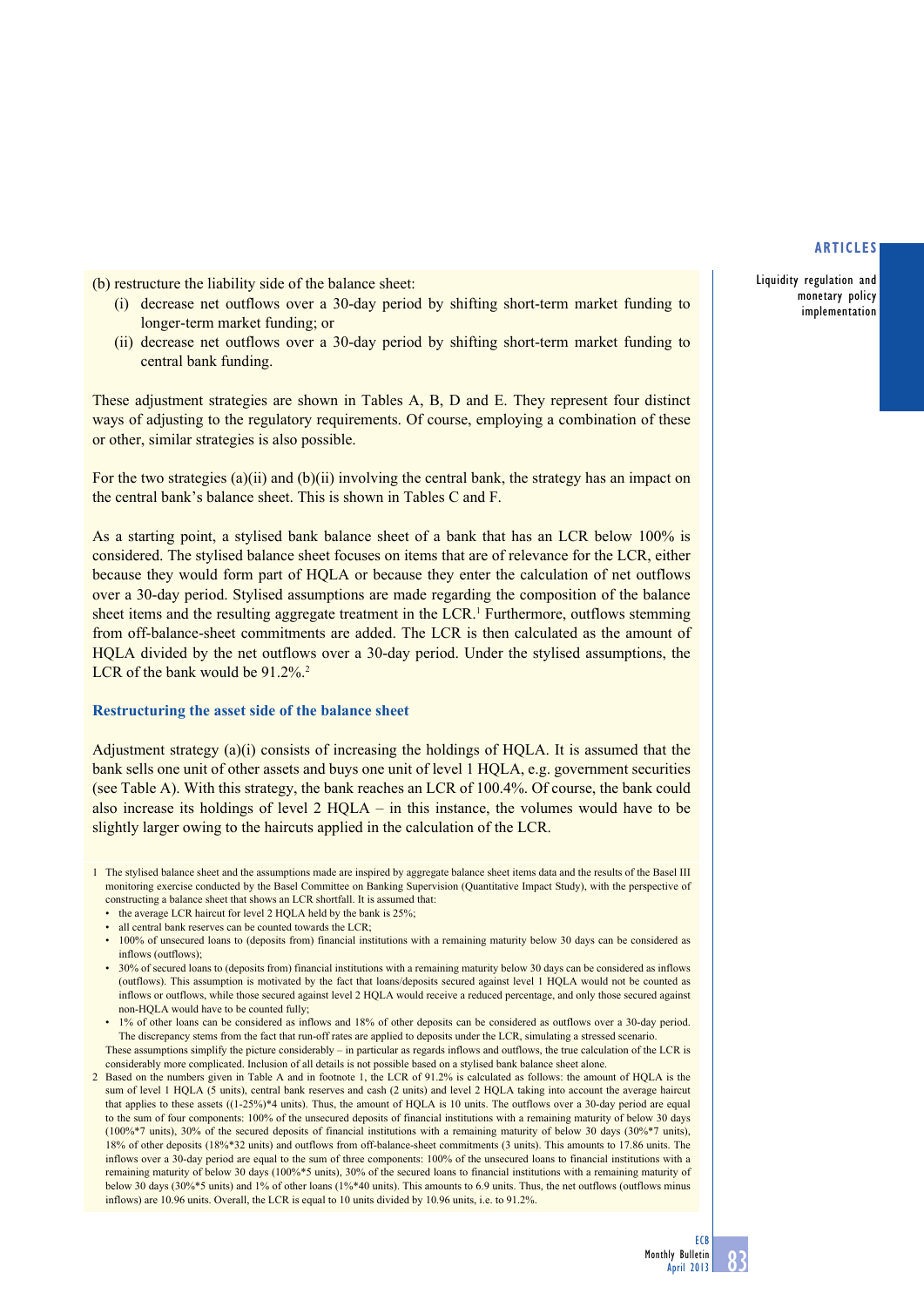# **table A Adjustment strategy (a)(i): increasing level 1 hqlA by selling other assets**

| <b>Assets</b>                                              |                | <b>Liabilities</b>                                            |            |
|------------------------------------------------------------|----------------|---------------------------------------------------------------|------------|
| Loans                                                      |                | Deposits                                                      |            |
| Loans to financial institutions, $\leq 30$ days, unsecured | 5              | Deposits of financial institutions, $\leq$ 30 days, unsecured |            |
| Loans to financial institutions, $\leq$ 30 days, secured   | 5              | Deposits of financial institutions, < 30 days, secured        |            |
| Loans to financial institutions, $>$ 30 days               | 5              | Deposits of financial institutions, $>$ 30 days               | 5          |
| Other loans                                                | 40             | Other deposits                                                | 32         |
| <b>HOLA</b>                                                |                | Eurosystem liabilities                                        |            |
| Level 1 HOLA                                               | $5 + 1$        | Eurosystem borrowing                                          |            |
| Central bank reserves and cash                             | $\overline{c}$ |                                                               |            |
| Level 2 HOLA                                               | $\overline{4}$ |                                                               |            |
| Other                                                      |                | Other                                                         |            |
| Other assets                                               | $34 - 1$       | Other liabilities                                             | 42         |
| <b>Total</b>                                               | 100            | <b>Total</b>                                                  | <b>100</b> |
|                                                            |                | Outflows from off-balance-sheet commitments                   | 3          |

Source: ECB.

Note: The size of the balance sheet is normalised to 100 (before adjustment).<br>Adjustment strategy: sell one unit of other assets, buy one unit of level 1 HQLA (e.g. government securities).<br>Original LCR (under stylised assu

**Resulting LCR (under stylised assumptions): 100.4%.**

#### **table b Adjustment strategy (a)(ii): increasing central bank reserves by increasing central bank borrowing**

| <b>Assets</b>                                              |         | <b>Liabilities</b>                                       |         |
|------------------------------------------------------------|---------|----------------------------------------------------------|---------|
| Loans                                                      |         | Deposits                                                 |         |
| Loans to financial institutions, $\leq 30$ days, unsecured | 5       | Deposits of financial institutions, < 30 days, unsecured |         |
| Loans to financial institutions, $\leq$ 30 days, secured   | 5       | Deposits of financial institutions, < 30 days, secured   |         |
| Loans to financial institutions, $>$ 30 days               | 5       | Deposits of financial institutions, $>$ 30 days          | 5       |
| Other loans                                                | 40      | Other deposits                                           | 32      |
| <b>HOLA</b>                                                |         | Eurosystem liabilities                                   |         |
| Level 1 HOLA                                               | 5       | Eurosystem borrowing                                     | $7 + 1$ |
| Central bank reserves and cash                             | $2 + 1$ |                                                          |         |
| Level 2 HOLA                                               | 4       |                                                          |         |
| Other                                                      |         | Other                                                    |         |
| Other assets                                               | 34      | Other liabilities                                        | 42      |
| <b>Total</b>                                               | 101     | <b>Total</b>                                             | 101     |
|                                                            |         | Outflows from off-balance-sheet commitments              | 3       |

Source: ECB

Note: The size of the balance sheet is normalised to 100 (before adjustment).

Adjustment strategy: increase central bank borrowing by one unit and hold as reserves/place in deposit facility.

**Original LCR (under stylised assumptions): 91.2%.** 

**Resulting LCR (under stylised assumptions): 100.4%.**

Adjustment strategy (a)(ii) consists of increasing the amount of central bank reserves by increasing central bank borrowing<sup>3</sup>, using non-HQLA as collateral.<sup>4</sup> It is assumed that the bank increases central bank borrowing by one unit and holds the resulting liquidity as central bank reserves, placing it in the deposit facility of the central bank (see Table B). This strategy lengthens the balance sheet of the bank by one unit. With this strategy, the bank reaches an LCR of 100.4%.

3 Note that the maturity of the central bank refinancing operation does not play a role, as the recent changes to the LCR (as of January 2013) introduced a 0% run-off rate for all central bank funding. Thus, the LCR does not provide an incentive to use a central bank refinancing operation of a particular maturity.

4 The Eurosystem collateral framework is wider than the range of HQLA accepted in the calculation of the LCR. For example, uncovered bank bonds, asset-backed securities (non-RMBS) and credit claims are not part of the definition of HQLA, but are accepted as collateral by the Eurosystem. It is assumed that the bank has enough non-HQLA collateral (after haircuts) to satisfy its additional Eurosystem borrowing needs.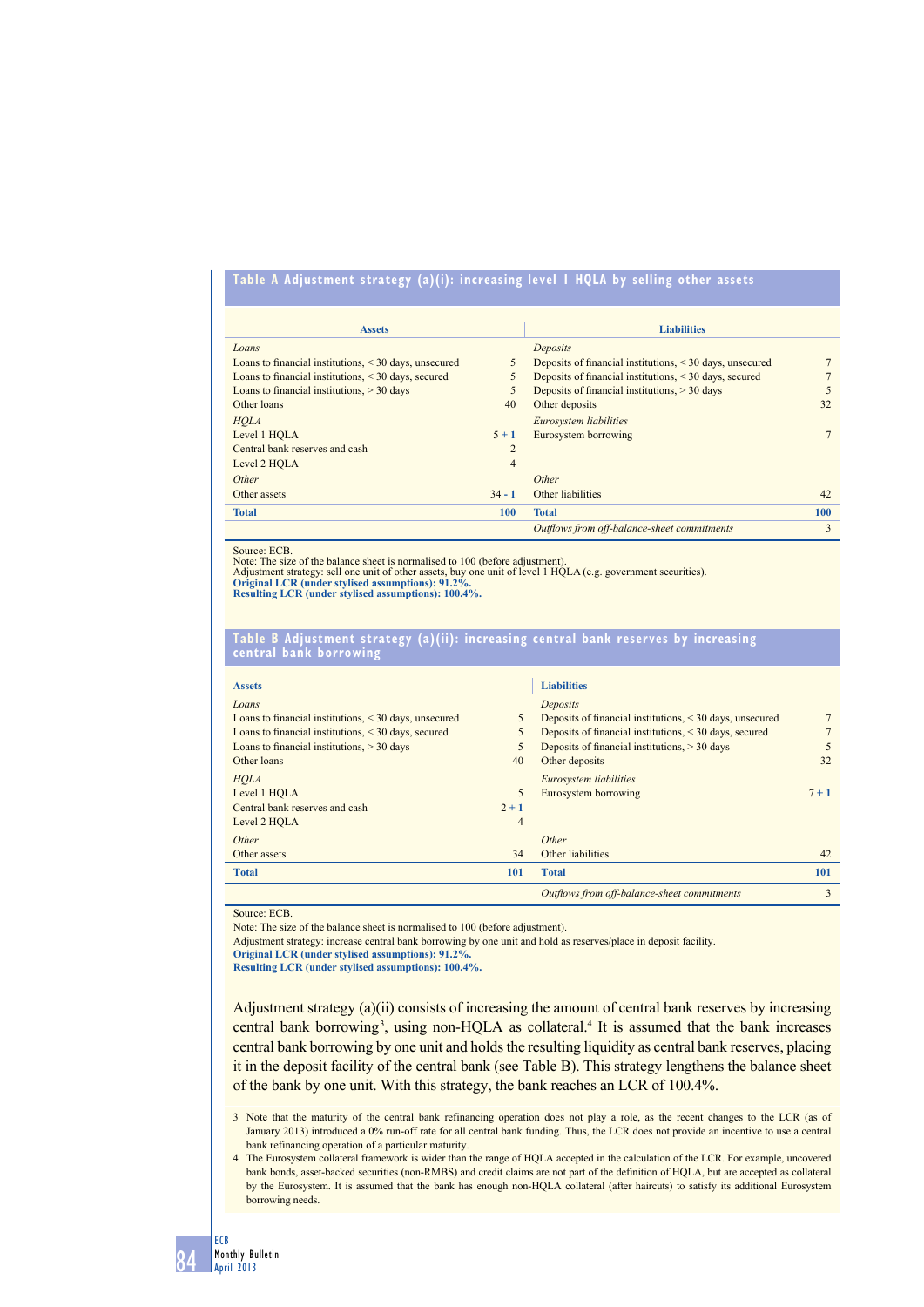Liquidity regulation and monetary policy implementation

# **table C impact of adjustment strategy (a)(ii) on the central bank**

| (EUR billions)                     |          |                                |          |  |  |  |
|------------------------------------|----------|--------------------------------|----------|--|--|--|
| <b>Eurosystem</b>                  |          |                                |          |  |  |  |
| <b>Assets</b>                      |          | <b>Liabilities</b>             |          |  |  |  |
| Autonomous factors                 |          |                                |          |  |  |  |
| Net foreign assets                 | 555      | Banknotes in circulation       | 822      |  |  |  |
| Net assets denominated in euros    | 461      | Government deposits            | 83       |  |  |  |
|                                    |          | Other autonomous factors (net) | 380      |  |  |  |
| Monetary policy instruments        |          |                                |          |  |  |  |
| Main refinancing operations        | $89 + 1$ | Current accounts               | 206      |  |  |  |
| Longer term refinancing operations | 343      | Absorbing operations           | 78       |  |  |  |
| Marginal lending facility          | 3        | Deposit facility               | $19 + 1$ |  |  |  |
| Monetary policy assets portfolio   | 137      |                                |          |  |  |  |
| <b>Total</b>                       | 1.589    | <b>Total</b>                   | 1,589    |  |  |  |

Source: ECB.

Note: For illustrational simplicity, we assume that the size of the bank's balance sheet is  $€100$  billion, such that a one unit increase corresponds to €1 billion.

For the central bank, this would imply an increase in the central bank refinancing operations and in the deposit facility (see Table C). In the current environment of unlimited provision of central bank funding, an increase in the main refinancing operations would be likely. Alternatively, the marginal lending facility could be used.

# **Restructuring the liability side of the balance sheet**

Adjustment strategy (b) consists of decreasing the amount of net outflows over a 30-day period. Under adjustment strategy  $(b)(i)$ , it is assumed that the bank lengthens the maturity structure of its liabilities by shifting one unit of unsecured wholesale borrowing with a remaining maturity of below 30 days into wholesale borrowing with a remaining maturity of above 30 days (see Table D). With this strategy, the bank reaches an LCR of 100.4%.

**table d Adjustment strategy (b)(i): reducing net outflows by shifting short-term market funding to longer-term market funding**

| <b>Assets</b>                                              |                | <b>Liabilities</b>                                         |            |
|------------------------------------------------------------|----------------|------------------------------------------------------------|------------|
| Loans                                                      |                | Deposits                                                   |            |
| Loans to financial institutions, $\leq 30$ days, unsecured |                | 5 Deposits of financial institutions, < 30 days, unsecured | $7 - 1$    |
| Loans to financial institutions, $\leq 30$ days, secured   |                | 5 Deposits of financial institutions, < 30 days, secured   |            |
| Loans to financial institutions, $>$ 30 days               |                | 5 Deposits of financial institutions, > 30 days            | $5 + 1$    |
| Other loans                                                | 40             | Other deposits                                             | 32         |
| <b>HOLA</b>                                                |                | Eurosystem liabilities                                     |            |
| Level 1 HOLA                                               |                | 5 Eurosystem borrowing                                     |            |
| Central bank reserves and cash                             | $\overline{c}$ |                                                            |            |
| Level 2 HOLA                                               | 4              |                                                            |            |
| Other                                                      |                | Other                                                      |            |
| Other assets                                               | 34             | Other liabilities                                          | 42         |
| <b>Total</b>                                               |                | 100 Total                                                  | <b>100</b> |
|                                                            |                | Outflows from off-balance-sheet commitments                | 3          |

Source: ECB. Note: The size of the balance sheet is normalised to 100 (before adjustment).

Adjustment strategy: shift one unit of unsecured wholesale borrowing <30 days to wholesale borrowing >30 days.<br>Original LCR (under stylised assumptions): 91.2%.<br>Resulting LCR (under stylised assumptions): 100.4%.

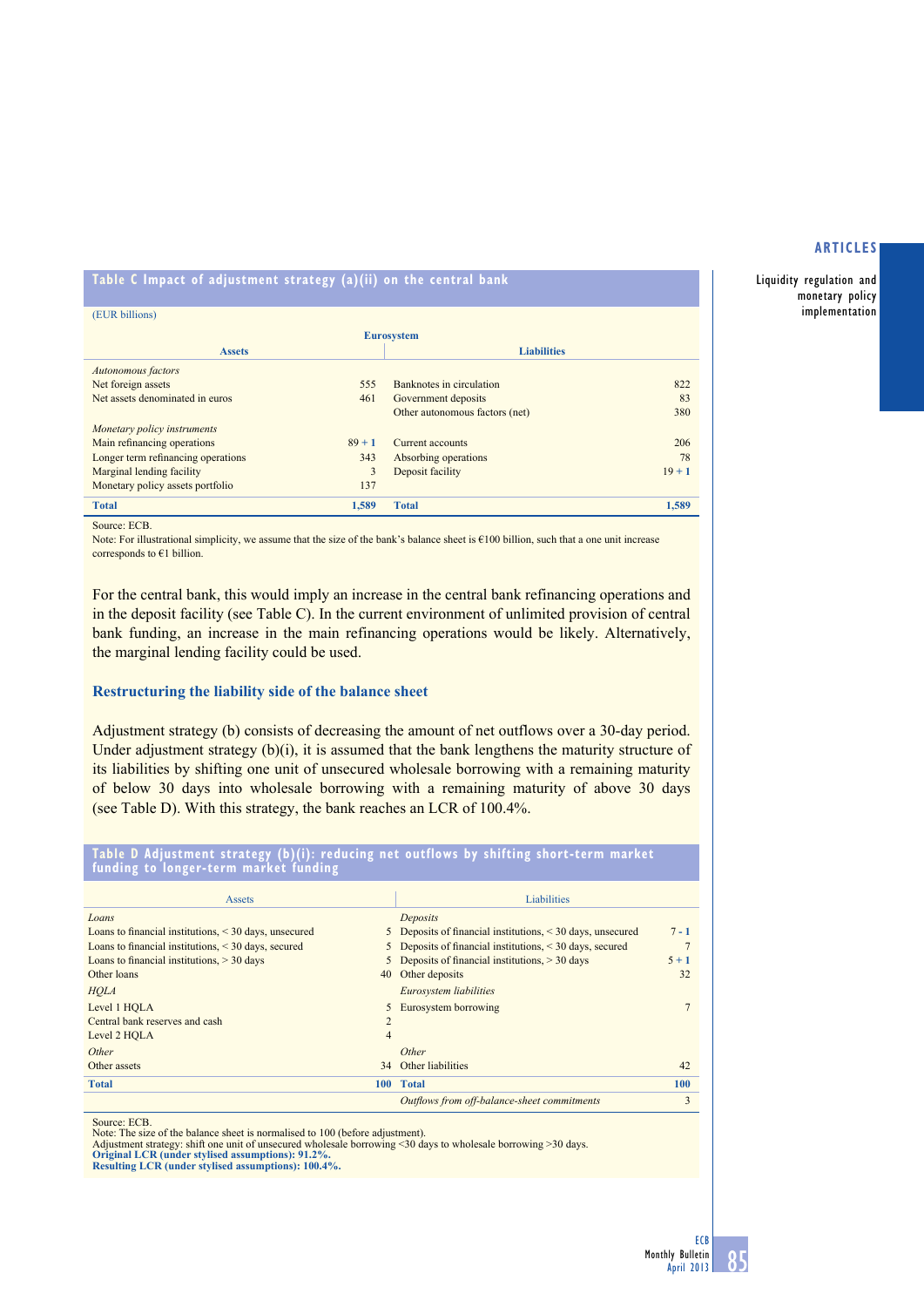#### **table e Adjustment strategy (b)(ii): reducing net outflows by shifting short-term market funding to central bank funding**

| <b>Assets</b>                                              |                | <b>Liabilities</b>                                       |         |
|------------------------------------------------------------|----------------|----------------------------------------------------------|---------|
| Loans                                                      |                | Deposits                                                 |         |
| Loans to financial institutions, $\leq$ 30 days, unsecured | 5              | Deposits of financial institutions, < 30 days, unsecured | $7 - 1$ |
| Loans to financial institutions, $\leq$ 30 days, secured   | 5              | Deposits of financial institutions, < 30 days, secured   |         |
| Loans to financial institutions, $>$ 30 days               | 5              | Deposits of financial institutions, $>$ 30 days          | 5       |
| Other loans                                                | 40             | Other deposits                                           | 32      |
| <b>HOLA</b>                                                |                | Eurosystem liabilities                                   |         |
| Level 1 HOLA                                               | 5              | Eurosystem borrowing                                     | $7 + 1$ |
| Central bank reserves and cash                             | $\overline{c}$ |                                                          |         |
| Level 2 HOLA                                               | $\overline{4}$ |                                                          |         |
| Other                                                      |                | Other                                                    |         |
| Other assets                                               | 34             | Other liabilities                                        | 42      |
| <b>Total</b>                                               | 100            | <b>Total</b>                                             | 100     |
|                                                            |                | Outflows from off-balance-sheet commitments              | 3       |

Source: ECB.

Note: The size of the balance sheet is normalised to 100 (before adjustment).

Adjustment strategy: shift one unit of unsecured wholesale borrowing <30 days to central bank borrowing. **Original LCR (under stylised assumptions): 91.2%.** 

**Resulting LCR (under stylised assumptions): 100.4%.**

# **table F impact of adjustment strategy (b)(ii) on the central bank**

| (EUR billions) |  |
|----------------|--|
|                |  |

| <b>Eurosystem</b>                       |       |                                |                    |  |  |
|-----------------------------------------|-------|--------------------------------|--------------------|--|--|
| <b>Assets</b>                           |       |                                | <b>Liabilities</b> |  |  |
| Autonomous factors                      |       |                                |                    |  |  |
| Net foreign assets                      | 555   | Banknotes in circulation       | 822                |  |  |
| Net assets denominated in euros         | 461   | Government deposits            | 83                 |  |  |
|                                         |       | Other autonomous factors (net) | $380 + 1$          |  |  |
| Monetary policy instruments             |       |                                |                    |  |  |
| Main refinancing operations<br>$89 + 1$ |       | Current accounts               | 206                |  |  |
| Longer term refinancing operations      | 343   | Absorbing operations           | 78                 |  |  |
| Marginal lending facility               | 3     | Deposit facility               | 19                 |  |  |
| Monetary policy assets portfolio        | 137   |                                |                    |  |  |
| <b>Total</b>                            | 1.589 | <b>Total</b>                   | 1,589              |  |  |

Source: ECB.

Note: For illustrational simplicity, we assume that the size of the bank's balance sheet is €100 billion, such that a one unit increase corresponds to €1 billion.

Under adjustment strategy (b)(ii), it is assumed that the bank shifts one unit of unsecured wholesale borrowing with a remaining maturity of below 30 days to central bank funding against non-HQLA collateral (see Table  $E$ ).<sup>5</sup> With this strategy, the bank also reaches an LCR of 100.4%.

For the central bank, this implies that main refinancing operations increase by one unit. In this example, it is assumed that this increase is matched by an increase in other autonomous factors (net) (see Table F).

5 As for adjustment strategy (a)(ii), it is assumed that the bank has enough non-HQLA collateral (after haircuts) to satisfy its additional Eurosystem borrowing needs.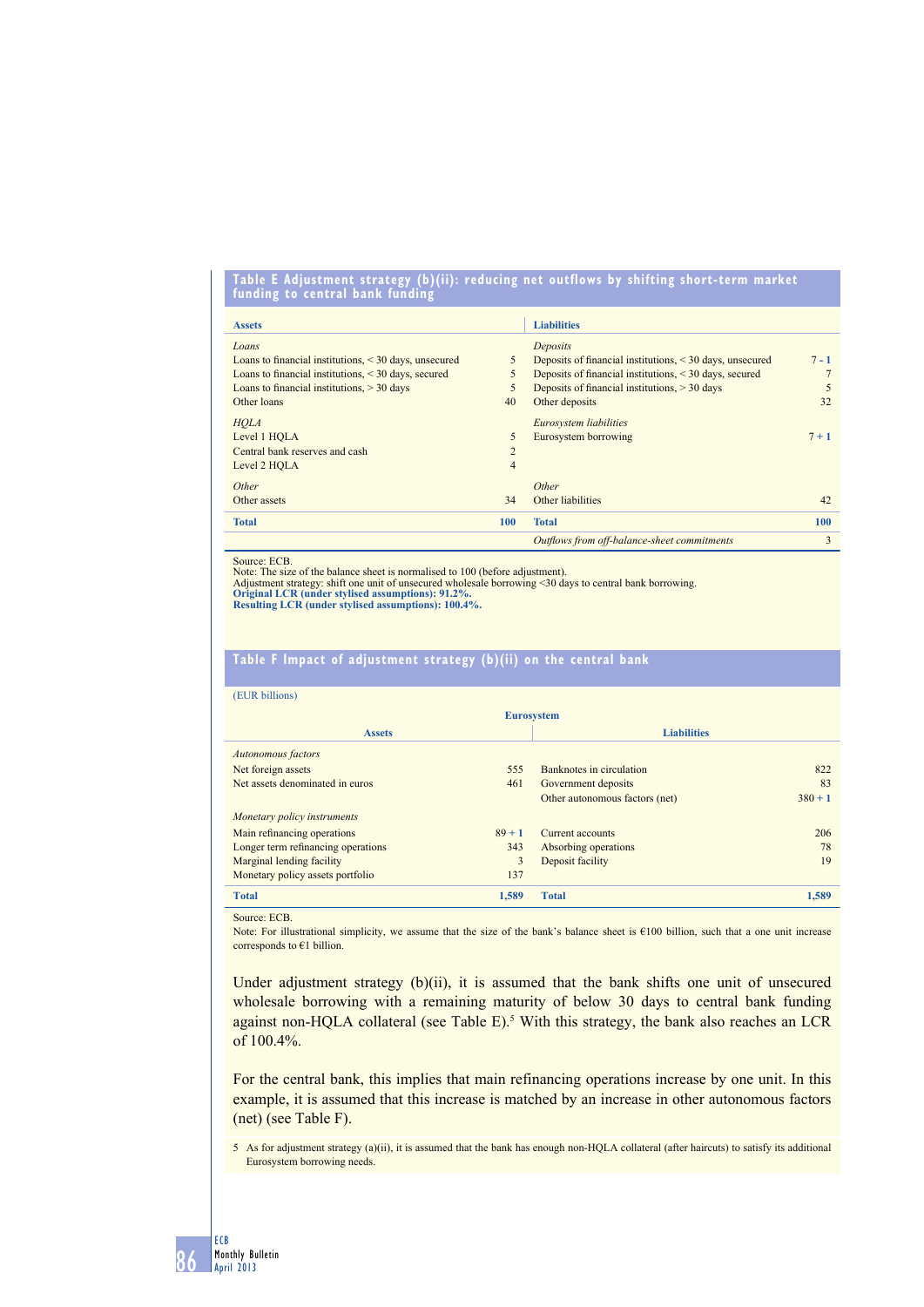## **Conclusion**

Overall, the banking system has a number of alternative strategies to achieve an LCR that is compliant with the proposed Basel III liquidity risk regulation framework. The choice of strategy depends on a bank's business model as well as on the adjustment costs resulting from the corresponding actions. For instance, it might not be easy to shift the maturity of wholesale funding (strategy (b)(i)), as the choice of maturity is determined by factors other than LCR considerations. In fact, it follows from the above that the most straightforward strategy would be to rely on central bank funding using non-HQLA as collateral. Thus, the demand for central bank funding would increase.

# **3.4 lender of last resort function**

Liquidity regulation is aimed at encouraging banks to better self-insure against liquidity shocks (so that they remain liquid in a stress situation) in order to avoid the negative externalities, at macro level, of liquidity hoarding and asset fire sales. This is an important safeguard against moral hazard and the reduced market discipline that could otherwise result, and reflects the LCR principle that the central bank should remain the LOLR and not become the lender of first resort. To some extent, one could say that the LOLR function and liquidity regulation share similar objectives to ultimately avoid the materialisation of negative externalities. They also interact in the sense that banks will factor in both liquidity regulation and the LOLR function in the optimisation of their business activities. At the same time, they function differently: while liquidity regulation aims at changing banks' behaviour in the longer term and providing a more stable financial environment in general, the LOLR function can be used by the central bank to address specific emergency situations. In this connection, it is the view of the ECB that in the calibration of the LCR the rollover rate assigned to central bank funding provided in the form of emergency liquidity assistance should be zero. Ideally, liquidity regulation should lead to a situation where the central bank needs to resort to its LOLR function less often than would otherwise be the case. At the same time, if liquidity regulation is implemented in a way that strongly favours recourse to the central bank, the dependency of the banking system may increase. In the worst case, the central bank could then indeed be considered as a lender of first resort. In the case of the Eurosystem, the current calibration of the LCR might contribute to an increased demand for central bank financing. This is mainly related to the fact that the collateral set eligible for central bank funding is larger than the definition of HQLA under Basel III and that repo transactions with the central bank, backed by non-HQLA, benefit from more favourable treatment than similar interbank transactions.

# **4 monitoring the impact of the liquidity regulation framework**

Owing to its relevance for monetary policy implementation, the Eurosystem has established a framework to monitor the impact of liquidity risk regulation on participation in central bank operations and on the functioning of relevant market segments, including the money market. To this end, the monitoring framework focuses in particular on a set of key indicators which cover three areas in which convergence processes towards the LCR can potentially be observed: indicators on central bank operations; bank-based indicators; and market-based indicators.

The first findings of the Eurosystem's monitoring work are briefly touched upon below. One important caveat is as follows. It is extremely difficult to disentangle, at the current juncture, the effects stemming from the ongoing crisis from the effects stemming from the frontloading by some banks of compliance with the liquidity regulation framework.

#### **articles**

Liquidity regulation and monetary policy implementation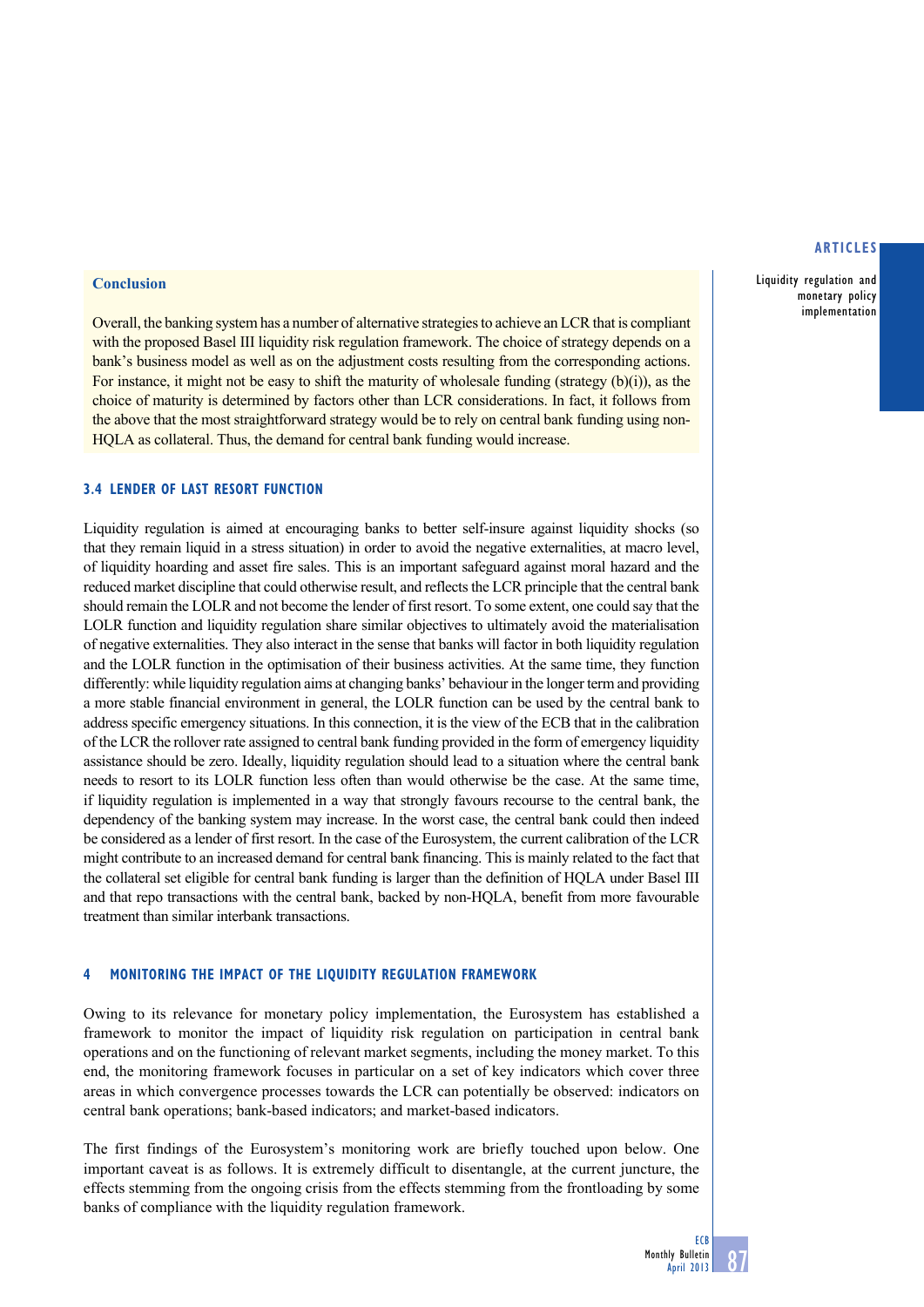



First, with respect to collateral, the need to keep HQLA unencumbered for it to count in the LCR numerator should ceteris paribus increase the share of non-HQLA collateral used with the Eurosystem. This becomes possible owing to the fact that the set of Eurosystem eligible collateral is wider than the LCR's set of HQLA. The effect is further accentuated by level 2 collateral being subject to a haircut of at least 15% under the LCR rules, while the corresponding Eurosystem haircuts are in some cases lower. Therefore, in particular, level 1 collateral posted with the Eurosystem should decline when banks adjust to the LCR. So far, as shown in Chart 2, this expected effect cannot be observed at the aggregate level.

Second, the expected effects on interest rates, i.e. an increased demand for central bank refinancing by LCR-constrained banks driving up rates via aggressive bidding, cannot currently be observed. However, this is due to the current regime of fixed rate full allotment and not to the absence of a strong need for central bank liquidity. Once a return to normal tender procedures has occurred,

# **Chart 4 money market turnover by secured/ unsecured segment and maturity**



88 ECB Monthly Bulletin April 2013